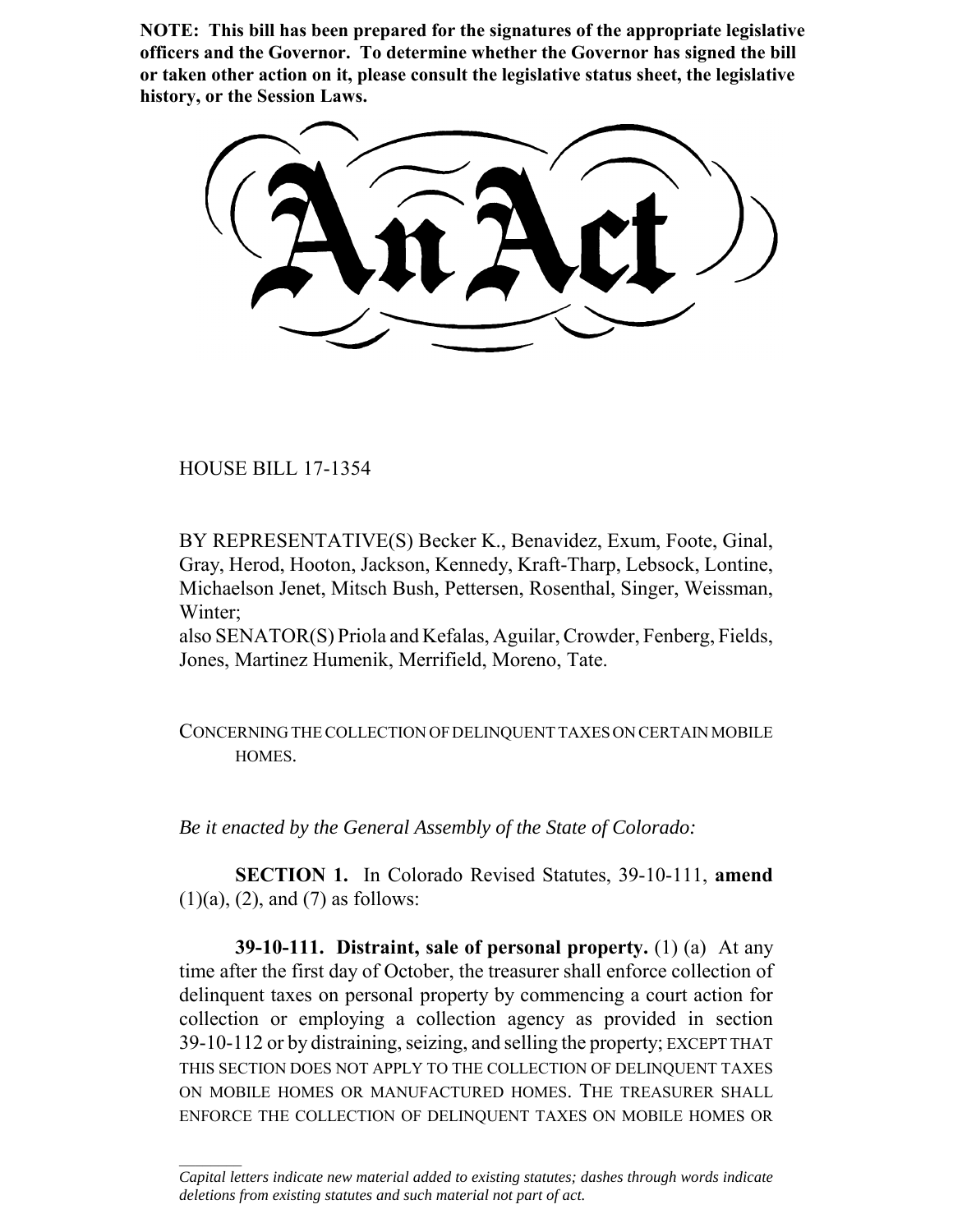MANUFACTURED HOMES PURSUANT TO SECTION 39-10-111.5. Whenever a distraint warrant is issued, it shall be served by the sheriff or a commissioned deputy or, at the discretion of the sheriff, by a private server of process hired for the purpose. Any cost incurred as a result of hiring a private server of process shall be paid by the sheriff's office, and the cost shall not exceed the amount specified in section  $30-1-104$  (1)(a). C.R.S.

(2) Whenever any personal property is distrained and seized, the treasurer or his deputy shall make a list of such property and deliver a copy thereof to the owner of such property or to his OR HER agent, and, as to any mobile home, to any lienholder of record, together with a statement of the amount demanded and notice of the time and place fixed for the sale of such property.

(7) In all cases of sale, the treasurer shall issue a certificate of sale to each purchaser, and such certificate shall be prima facie evidence of the right of the treasurer to make such sale and conclusive evidence of the regularity of the proceedings in conducting and making such sale. Except as provided in subsection (10) of this section with respect to mobile homes, The treasurer's certificate shall transfer to the purchaser all right, title, and interest of the owner in and to the property sold.

**SECTION 2.** In Colorado Revised Statutes, **add** 39-10-111.5 as follows:

**39-10-111.5. Distraint - sale - redemption - mobile homes.** (1) THIS SECTION APPLIES TO THE COLLECTION OF DELINQUENT TAXES ON MOBILE HOMES FOR WHICH A CERTIFICATE OF TITLE HAS BEEN ISSUED PURSUANT TO PART 1 OF ARTICLE 29 OF TITLE 38 AND THAT DOES NOT HAVE A CERTIFICATE OF PERMANENT LOCATION PURSUANT TO SECTION 38-29-202. FOR PURPOSES OF THIS SECTION, "MOBILE HOME" INCLUDES A MANUFACTURED HOME.

(2) (a) AT ANY TIME AFTER THE FIRST DAY OF OCTOBER, THE TREASURER MAY ENFORCE COLLECTION OF DELINQUENT TAXES ON MOBILE HOMES BY COMMENCING A COURT ACTION FOR COLLECTION OR EMPLOYING A COLLECTION AGENCY AS PROVIDED IN SECTION 39-10-112 OR BY DISTRAINING, SEIZING, AND SELLING THE MOBILE HOME. WHENEVER A DISTRAINT WARRANT IS ISSUED, IT SHALL BE SERVED BY THE SHERIFF OR A COMMISSIONED DEPUTY OR, AT THE DISCRETION OF THE SHERIFF, BY A

PAGE 2-HOUSE BILL 17-1354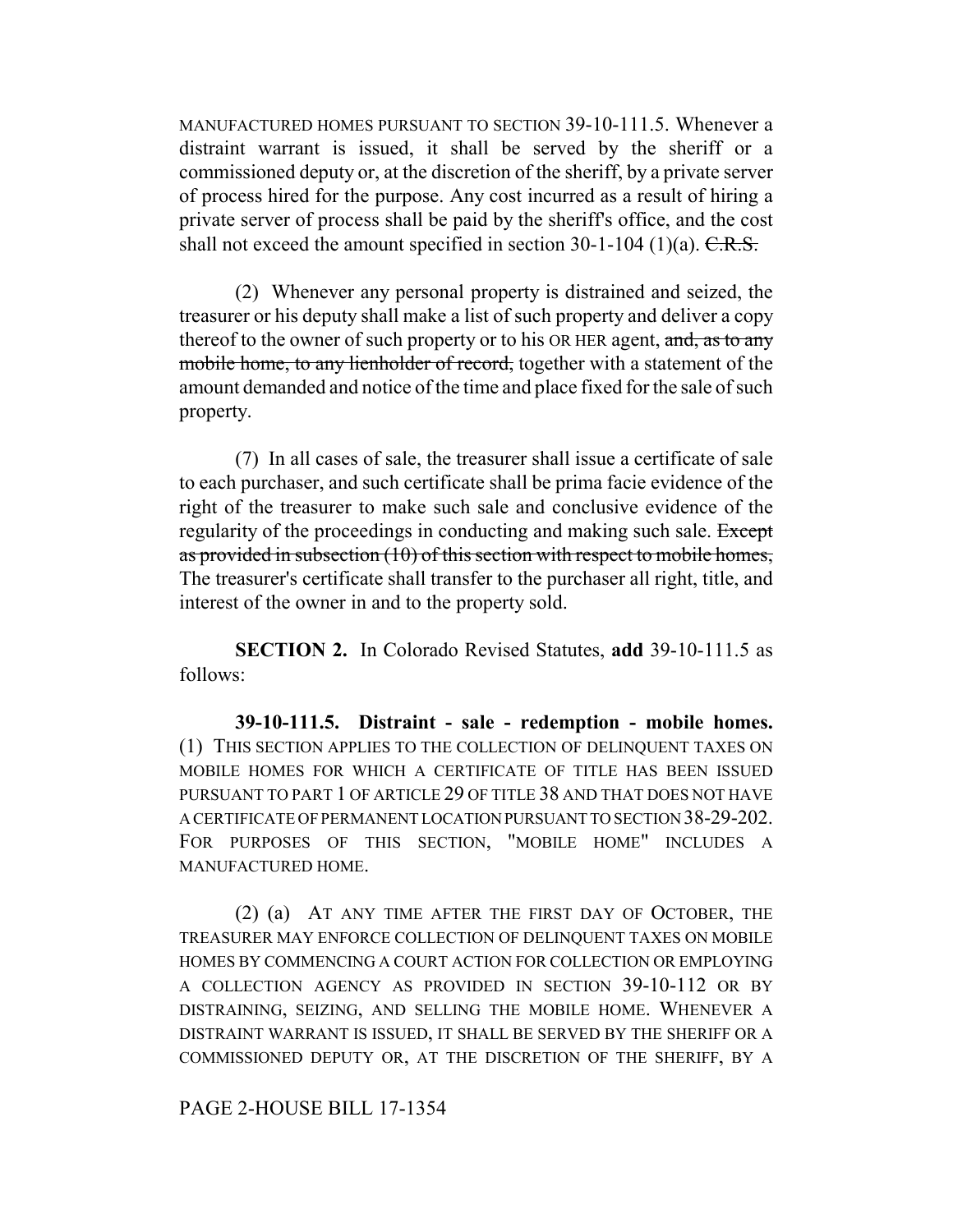PRIVATE SERVER OF PROCESS HIRED FOR THE PURPOSE.ANY COST INCURRED AS A RESULT OF HIRING A PRIVATE SERVER OF PROCESS SHALL BE PAID BY THE SHERIFF'S OFFICE, AND THE COST SHALL NOT EXCEED THE AMOUNT SPECIFIED IN SECTION  $30-1-104$  (1)(a).

(b) WHEN A MOBILE HOME UPON WHICH A DISTRAINT WARRANT HAS BEEN ISSUED OR WHICH IS SUBJECT TO SUCH WARRANT BY REASON OF DELINQUENCY HAS BEEN REMOVED TO ANOTHER COUNTY IN THE STATE, THE TREASURER OF THE COUNTY LEVYING THE TAX SHALL ISSUE A CERTIFICATE TO THE TREASURER OF THE COUNTY TO WHICH THE MOBILE HOME HAS BEEN REMOVED, RECITING THE AMOUNT OF TAXES AND DELINQUENT INTEREST UNPAID AND A DESCRIPTION OF THE MOBILE HOME TO BE DISTRAINED.

(c) THE TREASURER RECEIVING SUCH CERTIFICATE SHALL PROCEED TO DISTRAIN, SEIZE, AND SELL SUCH MOBILE HOME IN THE SAME MANNER AS IF IT WERE ORIGINALLY TAXED IN HIS OR HER COUNTY AND IF THE TREASURER PROCEEDS, HE OR SHE SHALL REMIT THE NET PROCEEDS, AFTER PAYMENT OF ANY SHERIFF'S FEES AND OTHER COSTS OF SEIZURE AND SALE, TO THE TREASURER WHO CERTIFIED THE DELINQUENCY.

(3) WHENEVER A MOBILE HOME IS DISTRAINED AND SEIZED, THE TREASURER, THE TREASURER'S DEPUTY, OR AN AUTHORIZED AGENT OF THE TREASURER SHALL DELIVER TO THE OWNER OF THE MOBILE HOME OR TO HIS OR HER AGENT, AND TO ANY LIENHOLDER OF RECORD, A STATEMENT OF THE AMOUNT DEMANDED AND NOTICE OF THE TIME AND PLACE FIXED FOR THE SALE OF THE MOBILE HOME.

(4) THE TREASURER, IN HIS OR HER DISCRETION, MAY SELL TAX LIENS ON MOBILE HOMES OR MAY STRIKE OFF TO THE COUNTY THE TAX LIENS BY DECLARING THEM COUNTY-HELD.IF A TAX LIEN ON A MOBILE HOME WILL BE SOLD, THE SALE SHALL BE IN ACCORDANCE WITH ARTICLE 11 OF THIS TITLE 39.

(5) REDEMPTIONS OF MOBILE HOMES SHALL BE IN ACCORDANCE WITH ARTICLE 12 OF THIS TITLE 39; EXCEPT THAT, AT THE DISCRETION OF THE TREASURER, LIENS ON MOBILE HOMES MAY BE WITHHELD FROM SALES TO INVESTORS.

(6) (a) (I) A MOBILE HOME THAT IS LOCATED ON LEASED LAND OR OTHER LAND NOT OWNED BY THE OWNER OF THE MOBILE HOME, INCLUDING,

## PAGE 3-HOUSE BILL 17-1354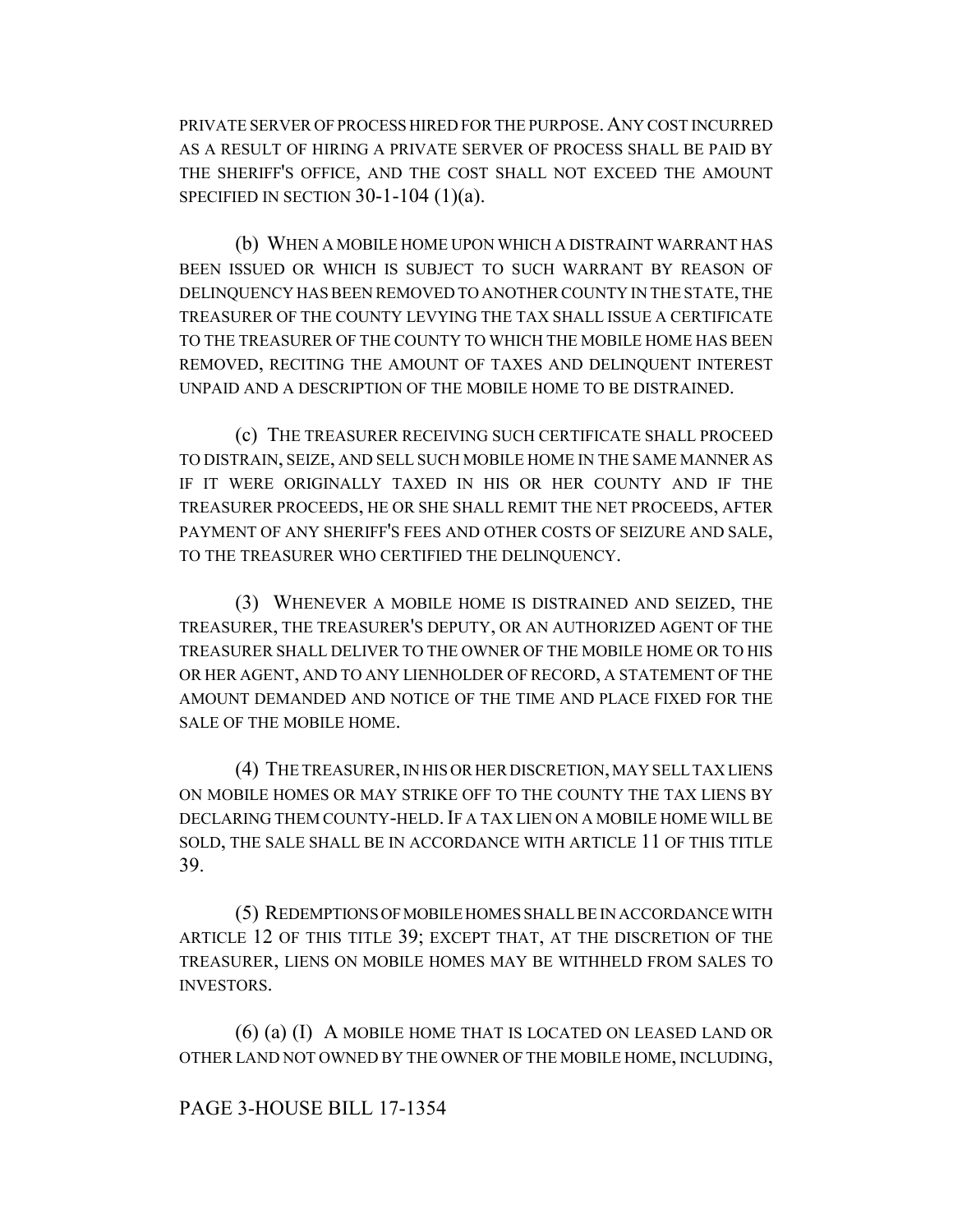BUT NOT LIMITED TO, LAND THAT WAS PREVIOUSLY OWNED BY THE OWNER OF THE MOBILE HOME AND THE OWNERSHIP OF WHICH WAS SUBSEQUENTLY ACQUIRED BY FORECLOSURE, AND THAT IS SOLD UNDER THE PROVISIONS OF THIS SECTION MAY BE REDEEMED BY THE OWNER THEREOF WITHIN ONE YEAR AFTER THE DATE OF THE SALE UPON PAYMENT TO THE TREASURER OF THE PROCEEDS OF THE SALE, INTEREST ON SUCH AMOUNT AT THE RATE THAT IS DETERMINED PURSUANT TO SECTION 39-12-103 (3), AND ALL TAXES DUE AND PAYABLE ON THE MOBILE HOME SUBSEQUENT TO THE TAX SALE, EXCEPT AS PROVIDED IN SUBSECTION (7) OF THIS SECTION.

(II) A MOBILE HOME THAT IS LOCATED ON LAND OWNED BY THE OWNER OF A MOBILE HOME AND THAT IS SOLD UNDER THE PROVISIONS OF THIS SECTION MAY BE REDEEMED BY THE OWNER THEREOF WITHIN THREE YEARS AFTER THE DATE OF THE SALE UPON PAYMENT TO THE TREASURER OF THE PROCEEDS OF THE SALE, INTEREST ON SUCH AMOUNT AT THE RATE THAT IS DETERMINED PURSUANT TO SECTION 39-12-103 (3), AND ALL TAXES DUE AND PAYABLE ON THE MOBILE HOME SUBSEQUENT TO THE TAX SALE, EXCEPT AS PROVIDED IN SUBSECTION (7) OF THIS SECTION.

(b) THE TREASURER SHALL RETURN THE PROCEEDS OF THE SALE, INTEREST, AND ALL TAXES DUE AND PAYABLE ON THE MOBILE HOME SUBSEQUENT TO THE TAX SALE TO THE PURCHASER OR LAWFUL HOLDER OF THE CERTIFICATE OF SALE.ON OR BEFORE THIRTY DAYS PRIOR TO THE CLOSE OF THE REDEMPTION PERIOD, THE TREASURER SHALL NOTIFY THE OWNER OF THE MOBILE HOME AND ANY LIENHOLDER OF RECORD IN THE DEPARTMENT OF REVENUE AND SECRETARY OF STATE, BY PERSONAL DELIVERY OR BY CERTIFIED OR REGISTERED MAIL TO HIS OR HER LAST-KNOWN ADDRESS, THAT A TREASURER'S CERTIFICATE OF OWNERSHIP FOR THE MOBILE HOME MAY BE ISSUED TO THE PURCHASER OR LAWFUL HOLDER OF THE CERTIFICATE OF SALE AT THE CLOSE OF THE REDEMPTION PERIOD UNLESS SUCH PAYMENT IS MADE. UPON REDEMPTION, THE TREASURER SHALL NOTIFY THE DEPARTMENT OF REVENUE THAT REDEMPTION HAS BEEN MADE AND THEREAFTER RELEASE THE TAX SALE LIEN FILED AGAINST THE MOBILE HOME.

(c) IF THE OWNER HAS NOT EXERCISED HIS OR HER RIGHT OF REDEMPTION AND AFTER THE CLOSE OF THE REDEMPTION PERIOD, THE PURCHASER OR LAWFUL HOLDER OF THE CERTIFICATE OF SALE MAY APPLY TO THE TREASURER FOR A TREASURER'S CERTIFICATE OF OWNERSHIP FOR THE MOBILE HOME.UPON RECEIPT OF SUCH APPLICATION, THE TREASURER SHALL ISSUE A TREASURER'S CERTIFICATE OF OWNERSHIP TO SUCH PURCHASER OR

## PAGE 4-HOUSE BILL 17-1354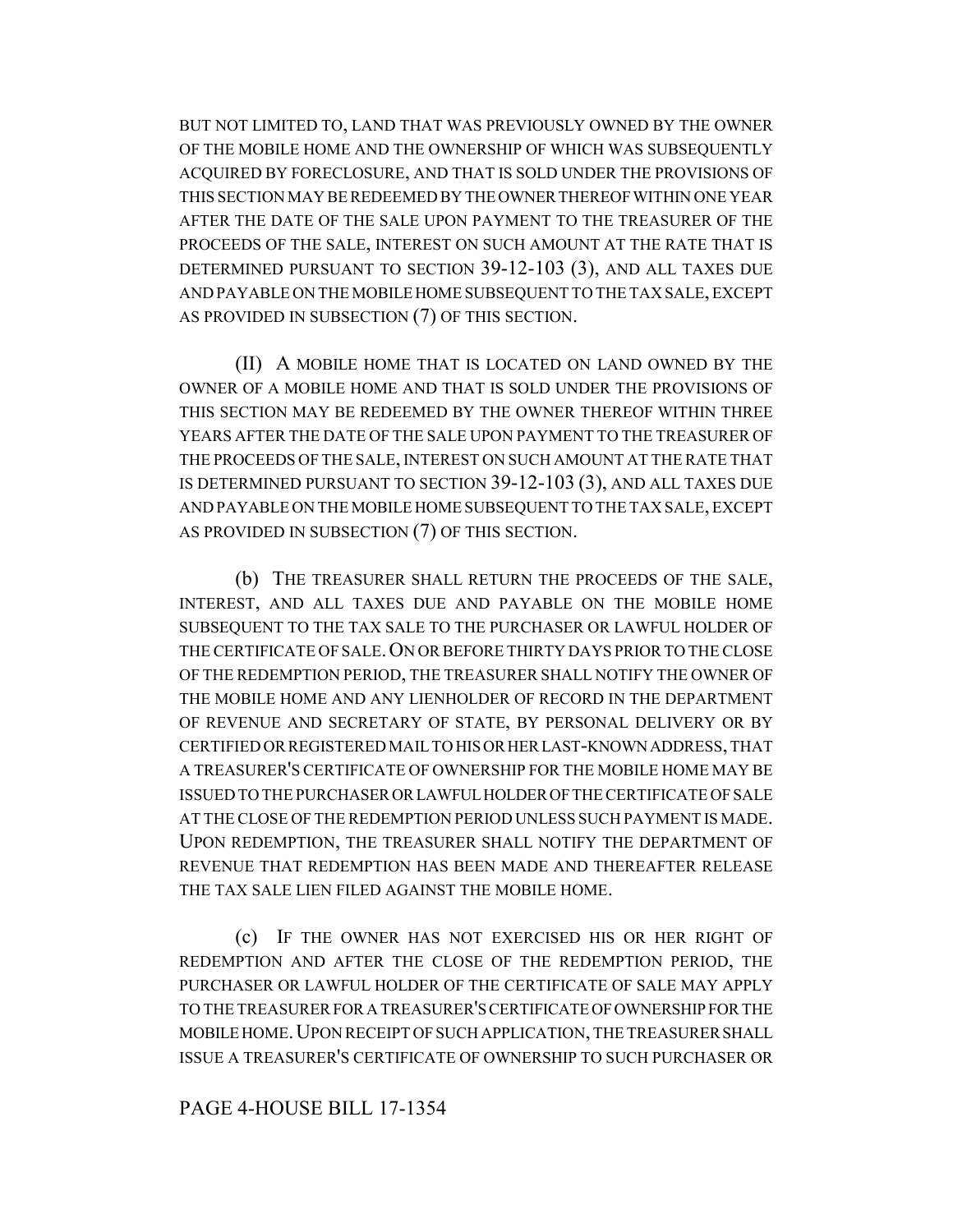HOLDER, AND SUCH CERTIFICATE OF OWNERSHIP SHALL TRANSFER TO HIM OR HER ALL RIGHT, TITLE, AND INTEREST IN AND TO THE MOBILE HOME. SUCH CERTIFICATE OF OWNERSHIP SHALL, UPON APPLICATION, ENTITLE THE PURCHASER OR HOLDER THEREOF TO A CERTIFICATE OF TITLE TO BE ISSUED AND FILED PURSUANT TO PART 1 OF ARTICLE 6 OF TITLE 42.

(d) ANY SURPLUS OF THE SALE PROCEEDS OVER AND ABOVE THE TAXES, DELINQUENT INTEREST, AND COSTS OF MAKING THE SEIZURE AND ADVERTISING THE SALE OF A MOBILE HOME SHALL BE CREDITED TO THE COUNTY GENERAL FUND, AND A WRITTEN ACCOUNT OF THE SALE SHALL BE FURNISHED TO THE OWNER.

(7) WHERE A MOBILE HOME HAS BEEN DECLARED TO BE PURCHASED BY THE COUNTY AT THE TAX SALE AND WHERE THE ACTUAL VALUE OF THE MOBILE HOME AS SHOWN ON THE ASSESSMENT ROLL HAS BEEN DETERMINED BY THE ASSESSOR TO BE LESS THAN ONE THOUSAND DOLLARS, THE REDEMPTION PERIOD FOR SUCH MOBILE HOME SHALL BE SIXTY DAYS. THE ASSESSOR'S DETERMINATION OF VALUE SHALL BE DEEMED ACCURATE ABSENT A SHOWING OF NEGLIGENCE ON THE PART OF THE ASSESSOR. ON OR BEFORE TEN DAYS PRIOR TO THE CLOSE OF THE REDEMPTION PERIOD, THE TREASURER SHALL NOTIFY THE OWNER OF THE MOBILE HOME AND ANY LIENHOLDER OF RECORD IN THE DEPARTMENT OF REVENUE AND SECRETARY OF STATE, BY PERSONAL DELIVERY OR BY CERTIFIED OR REGISTERED MAIL TO THE LAST-KNOWN ADDRESS, THAT THE MOBILE HOME SHALL BE DECLARED CONDEMNED AND SHALL BE DISPOSED OF AT THE END OF THE REDEMPTION PERIOD. THE TREASURER HAS THE AUTHORITY TO SO DECLARE A MOBILE HOME CONDEMNED AFTER THE REDEMPTION PERIOD HAS TERMINATED. AFTER THE TITLED MOBILE HOME IS DECLARED CONDEMNED, IT MAY BE DISPOSED OF AS THE TREASURER DEEMS APPROPRIATE.

**SECTION 3.** In Colorado Revised Statutes, 39-10-111, **repeal** (10) and (12).

**SECTION 4. Act subject to petition - effective date.** This act takes effect at 12:01 a.m. on the day following the expiration of the ninety-day period after final adjournment of the general assembly (August 9, 2017, if adjournment sine die is on May 10, 2017); except that, if a referendum petition is filed pursuant to section 1 (3) of article V of the state constitution against this act or an item, section, or part of this act within such period, then the act, item, section, or part will not take effect unless

PAGE 5-HOUSE BILL 17-1354